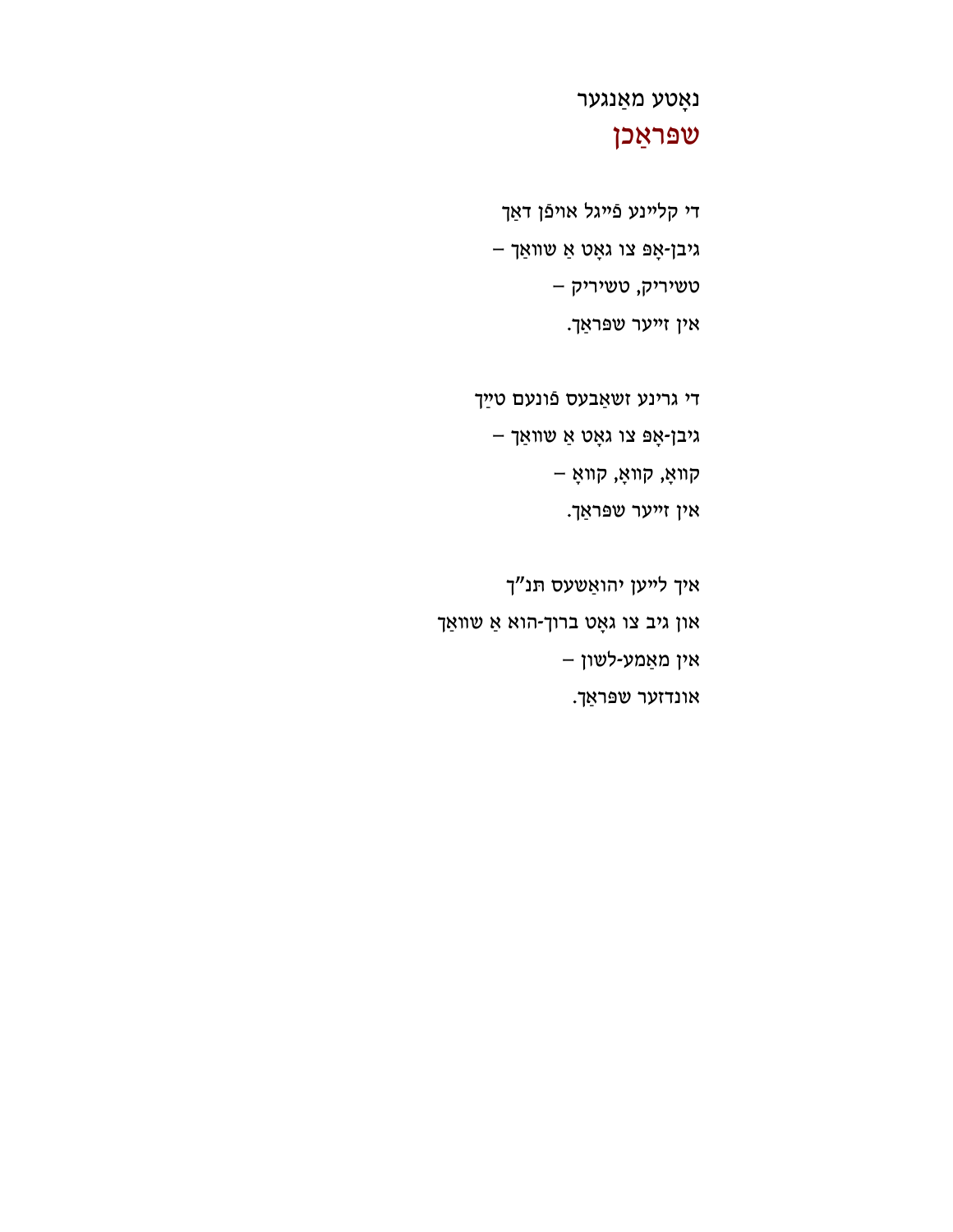## Yehoyesh and his Bible Translation

No single work—Shakespeare excepted—has so influenced language and modes of thought and feeling in the Englishspeaking world as has the 1611 King James Version of the Bible. Despite scores of translations since—more accurate, more accessible, often more readable—it continues to occupy a special place among monuments of the English language. Historians have stressed the impact of Martin Luther's Bible translation on German nationalism and culture. Many peoples throughout the world received their alphabets and their first written literary work when linguist-missionaries translated the Bible into their native language. (For some of the world's more than six thousand or so languages this process continues.) A handmaiden of Yiddish literature, present at its genesis, Bible translation has occupied a strong if no longer central position in Yiddish writing.

At a World Jewish Congress-sponsored conference in London around 1961, the alphabet scholar David Diringer and others suggested a project to retranslate the Hebrew Bible into a more modern Yiddish than that employed by Yehoyesh.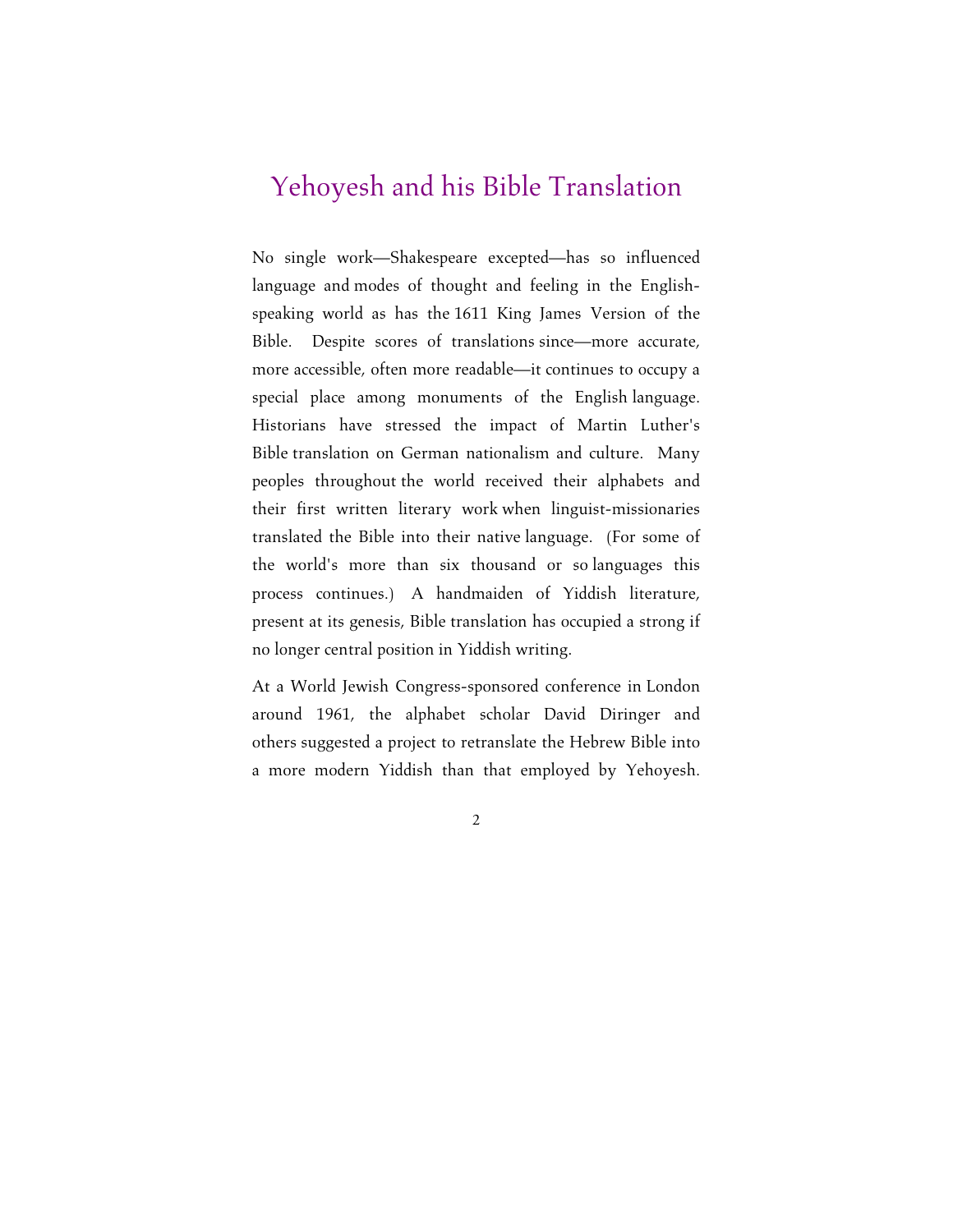Nothing came of this idea (which has perhaps been raised at other times and in other forums as well), and it seems even less worthy of high priority today when Yiddish language maintenance is hard pressed. But the Yiddish world can rediscover what it does possess in the wide field of Bible translations and, especially, reacquaint itself with the masterwork of its kind, the Yiddish Tanakh of the poet Yehoyesh. Yehoyesh's translation, which is both learned and beautiful, was begun when the Yiddish world counted more than ten million potential readers and when Yiddish writing on both sides of the Atlantic overflowed with talent. It stands at the summit of Yiddish bible translations and retains the status of a classic. It drew the universal admiration of Yiddish writers and readers alike before the Shoa as reflected in numerous allusions to Yehoyesh in Yiddish poetry. Through the Yiddish press—the chief reading material of the immigrant generation—Yehoyesh was known to millions of readers. Half a century has passed since Y. Rozental analyzed Yehoyesh's translation at length for academic students of Yiddish (in *Yivo bleter* volume 34 [1950], 59-128). Readers today may find Yehoyesh's diction somewhat archaic and "poetic," yet his remarkable fusion of the contemporary and the olden can still move us deeply.

Leonard Prager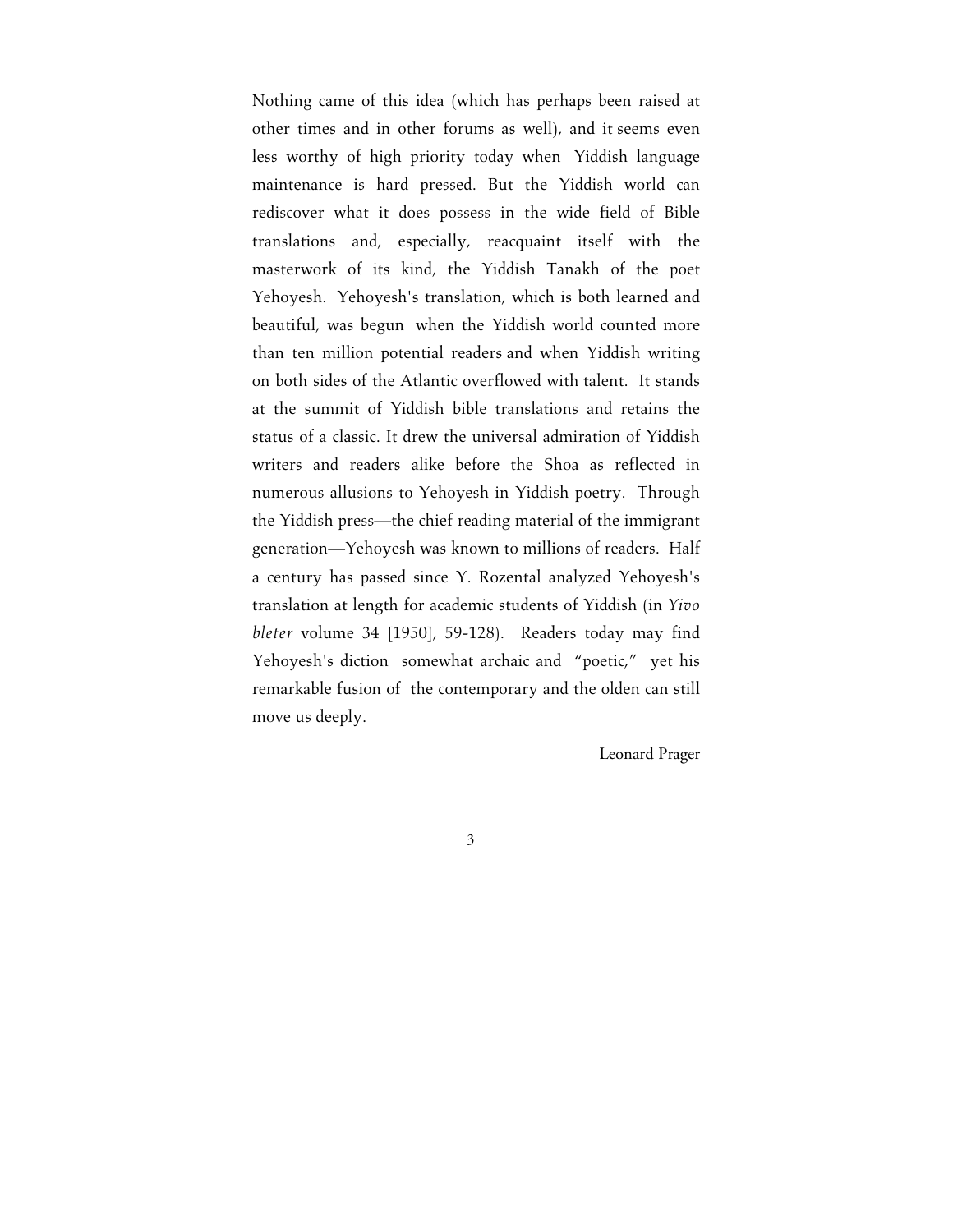## Yehoyesh's Life and Work

Yehoyesh (pseudonym of Yehoyesh-Shloyme Blumgarten [Yehoash-Solomon Bloomgarden]) was born September 16, 1872 in Varzhbolove (later Virbaln), near the Russian-German border. He died in New York in 1927. His father was a devout scholar, a maskil and an active member of Khovevey-Tsien ('Lovers of Zion'). His mother ran a small ironware store to support the family; she was also active in communal charitable organizations.

Yehoyesh began kheyder at the age of 4, then studied Tanakh, Talmud and Hebrew, first with his father and then with private tutors; at an early age he began to read the works of Haskalah writers such as Smolenskin and Gotlober. At 13 he was enrolled in the famous Volozhiner Yeshive, but soon returned home where, under the influence of his sister Sheyne, he studied foreign languages and literature and wrote his first poems in Hebrew. For a time he was a private Hebrew tutor in wealthy homes, but not content with this, he resolved to emigrate to America. In 1889 he brought his first poems to Peretz in Warsaw. Peretz befriended him and foresaw a great literary future for him. David Pinski quotes Peretz's own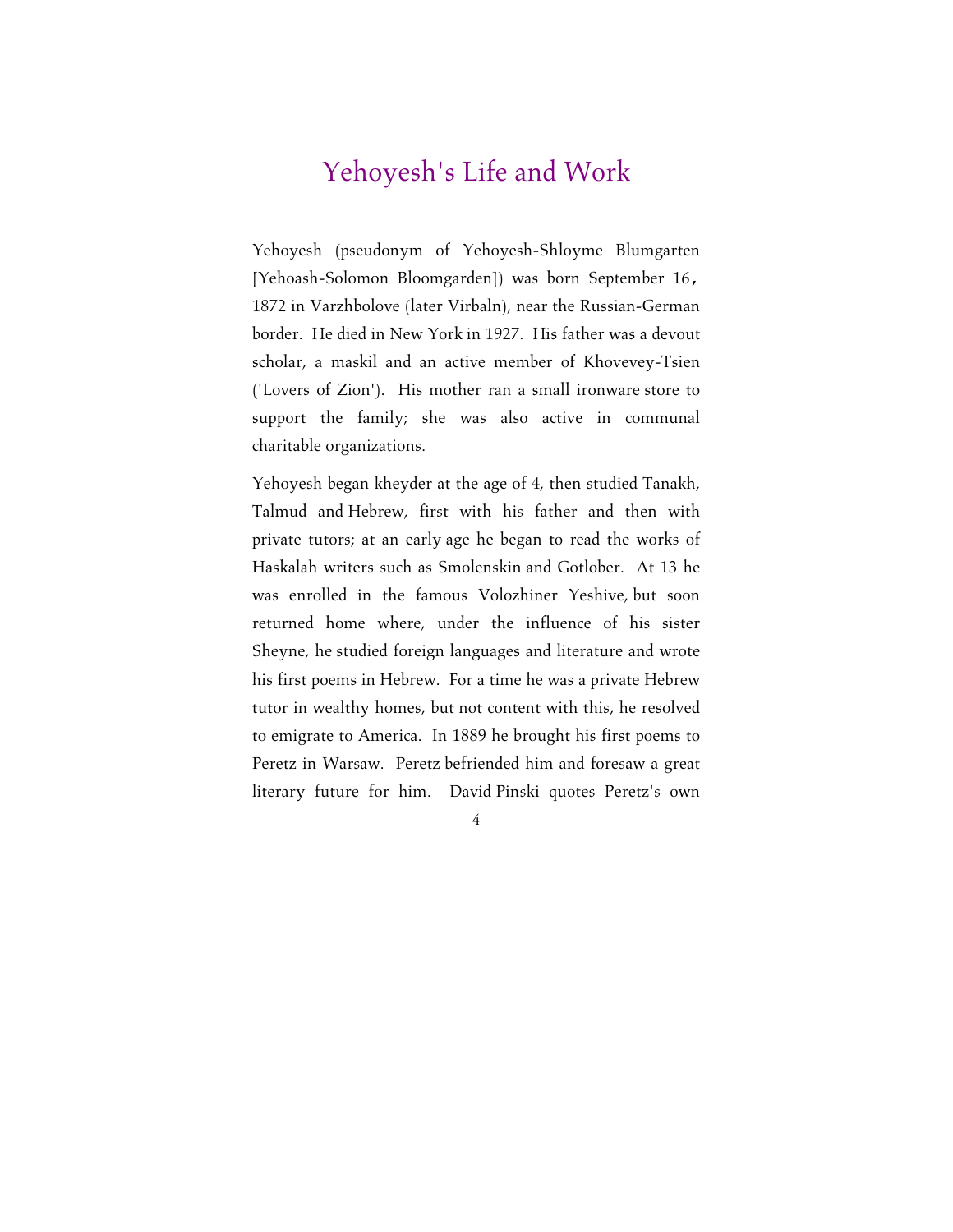words (in "The Jewish Worker," NY, 1927): "... Only a young man, in his early 20's, but filled with torah, with Jewish and worldly knowledge, a language scholar, with a great memory."

In 1890, perhaps to avoid conscription into the Russian army, Yehoyesh emigrated to America. He earned his livelihood at first as a Hebrew teacher and continued writing poetry in Hebrew. However, he was dissatisfied with his work and destroyed these early poems. He decided to try occupations other than teaching—tailoring, peddling and bookkeeping in a glass factory. In this period he wrote nothing. He then met met Dr. Israel Davidson, a young Hebrew writer, under whose influence he began to write again. He composed a book of Hebrew poems, but sudden illness forestalled its publication. Manuscripts of these poems are in the Yehoyesh archives.

In 1900, Yehoyesh contracted acute tuberculosis and spent the next seven years at the Jewish Consumptives Relief Society sanitarium in Denver, Colorado, setting aside his writing. He was married in 1903, and in 1908, cured of tuberculosis, he made a fund-raising trip across America on behalf of the relief society. These travels enabled Yehoyesh to become acquainted with the landscape and natural beauty of America, and to meet numerous influential people. Returning to New York in 1909, he wrote prolifically until 1914. He also participated actively in Jewish cultural life in New York in

5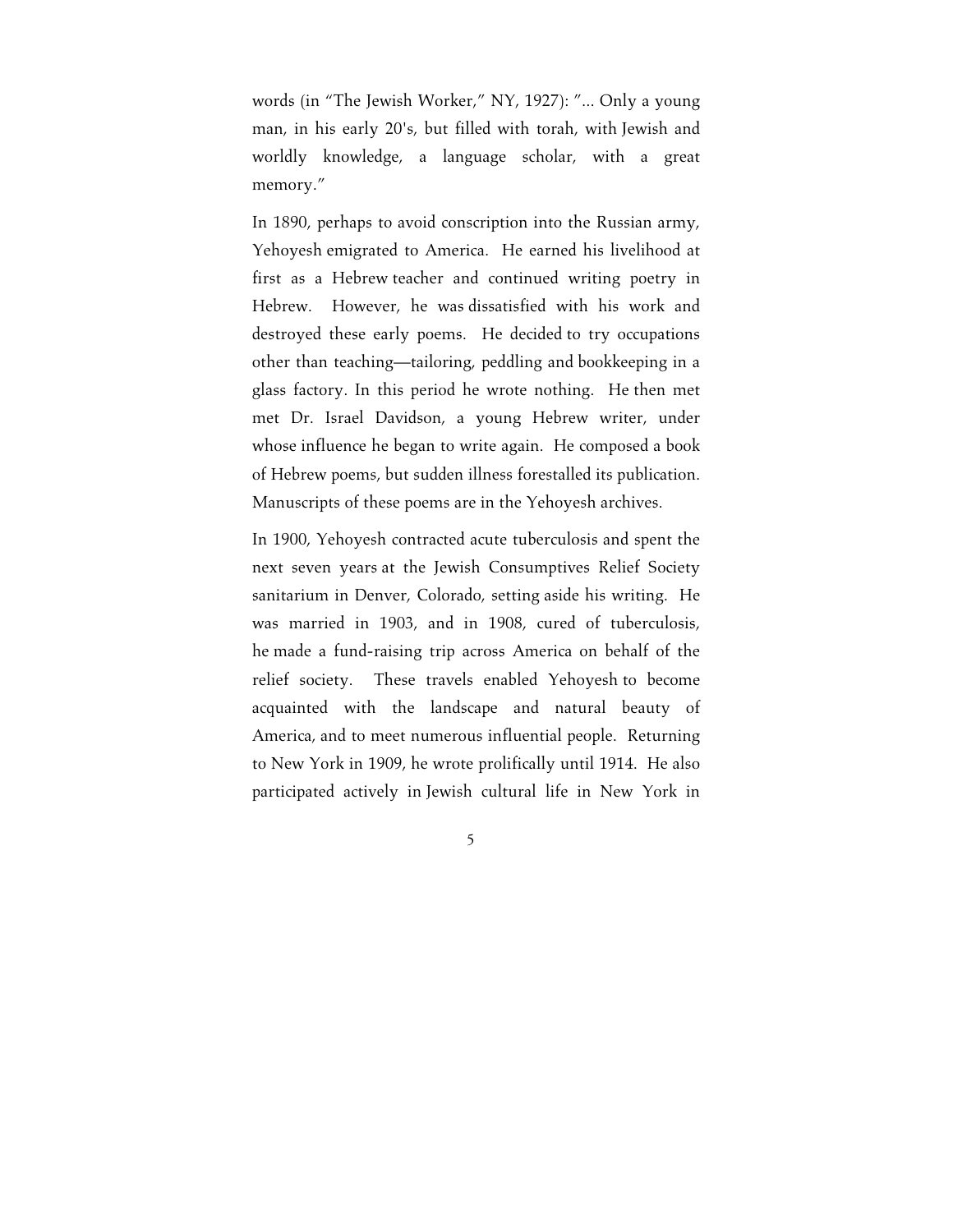those years, especially for the Poale-Tsien (Labor Zionists). His *Dictionary of Hebrew and Aramaic words used in Yiddish*, co-written with Dr. Khayem Spivak while at the Denver sanitarium, was published in 1911; a second edition was published in 1926.

In January 1914, Yehoyesh and his wife, with their daughter Evelyn, emigrated to Palestine, settling in Rekhovot. There he learned Arabic and studied the Koran and post-Koranic literature. The family lived for several months in Relvan, on the border of the Egyptian desert, not far from Cairo, then returned to New York in the summer of 1915, not long after World War 1 broke out. His travel experiences were serialized in *Der tog*, including "Biz Rekhoves un Tsurik" ("To Rekhovot and Back"), later published separately as a book. Although Yehoyesh's literary activity began with Hebrew poetry (which was never published) while he was still attending yeshive, all of his published work is in Yiddish. Encouraged by the Hebrew writer Ben Avigdor, he sent some of his early poems to Peretz, who published them in his *Di yudishe bibliotek* (Warsaw 1891). These poems included a translation—from English—of a Byron poem, and a translation of Chapter 18 of the Book of Psalms, his first Tanakh translation. He also wrote for Mordecai Spektor's *Hoyzfraynd* (Warsaw 1894).

6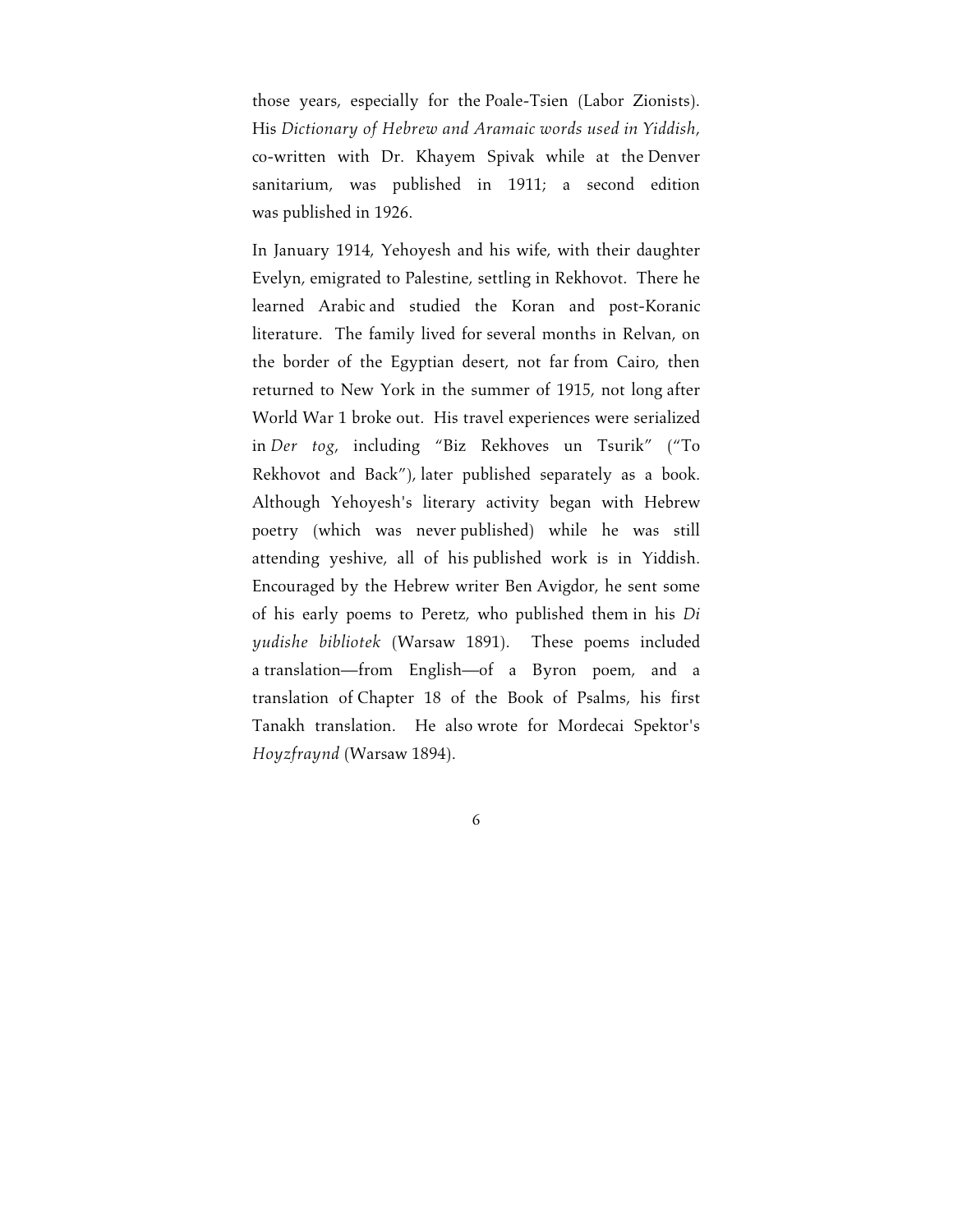In America, through the years 1891 to 1912 he published poetry and popular historical novels in *Der folks-advokat*. He wrote for *Di yudishe gazetn*, *Yidishes tageblat*, *Der forverts*, *Der varhayt* and others: poetry, fables, translations, as well as Chinese, Japanese and Arab legends. From January, 1902 until his death in 1927, he wrote for *Der tsukunft*: poetry, legends and fables, and translations of Byron, of Longfellow's "Hiawatha," and of Omar Khayam's "Rubaiyat." He contributed to Minikes' *Yontef-bleter* and from November 16, 1916, was a regular contributor to *Der tog*, where he published most of his Tanakh translations. From 1909-1919 he wrote for the humor and satire journal *Kundes*, including his version of "Around the World in 80 Days." From 1908- 1915 he contributed to Zhitlovski's *Dos naye lebn*.

Yehoyesh was a regular contributor to most of the Yiddish periodicals in North America, Canada, Russia, Poland, Argentina, Austria, Palestine and other countries. His poems were translated into English, Polish, Russian, French, German and Hebrew. Many of his poems were included in anthologies and in textbooks used in Jewish schools; many were set to music and performed widely.

His first impulse to translate the Torah came to Yehoyesh in 1904. By 1909 he had completed a translation of Ecclesiastes, Song of Songs, Ruth, Job and, in 1910, Isaiah. He was dissatisfied with his first efforts and destroyed them. In

7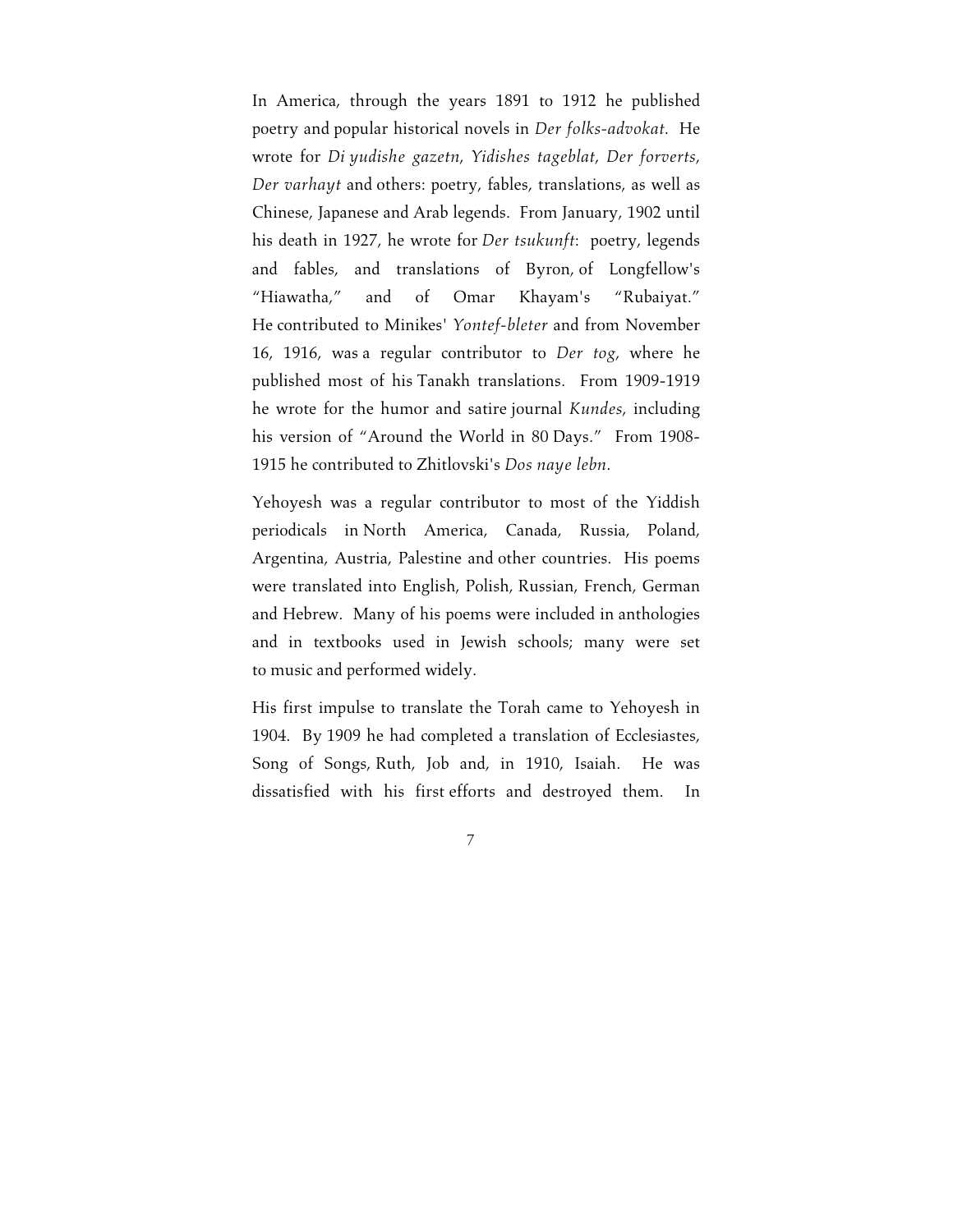preparation for his great project he read Bible translations and commentaries in many languages and versions (Septaguint, Vulgate, Onkeles, Ibn Ezra, Rambam, Ramban, and others) and clarified hundreds of interpretations of words and sentences. His translation is not only a monument of the Yiddish language, it is a creative work.

Yehoyesh labored at his translation from 1909 until his premature death in 1927. From 1922-1927, *Der tog* published hundreds of letters from leading Bible scholars responding to the Tanakh serialized in its pages. According to Leyeles, Yehoyesh destroyed his first Tanakh translation of 1909-1910, including the printing plates and galleys, wanting to purge all daytshmerisms. Surviving today, and so long as Yiddish is spoken, read and understood, are the later translations of the Pentateuch (1927), the Early Prophets (1927), the Later Prophets (1929), the Writings (1936) and the revisions of 1933 and 1938 (aside from the special editions (*Der tog*, 1936 and 1941; *Der forverts* in 2 volumes in 1939). YIVO also issued separately *Shir hashirem* (1932), *Megiles Ester* (1936). In 1940 a *Khumesh far kinder* appeared. In 1949, Mortkhe Kosover edited a lexicon of commentaries based on Yehoyesh's prolific notes on the Tanakh.

Selections from Yehoyesh's Tanakh (in English translation!) can be found in the anthologies by Joseph Leftwitch (*The Golden Peacock*, 1961) and by Howe and Greenberg (*Treasury*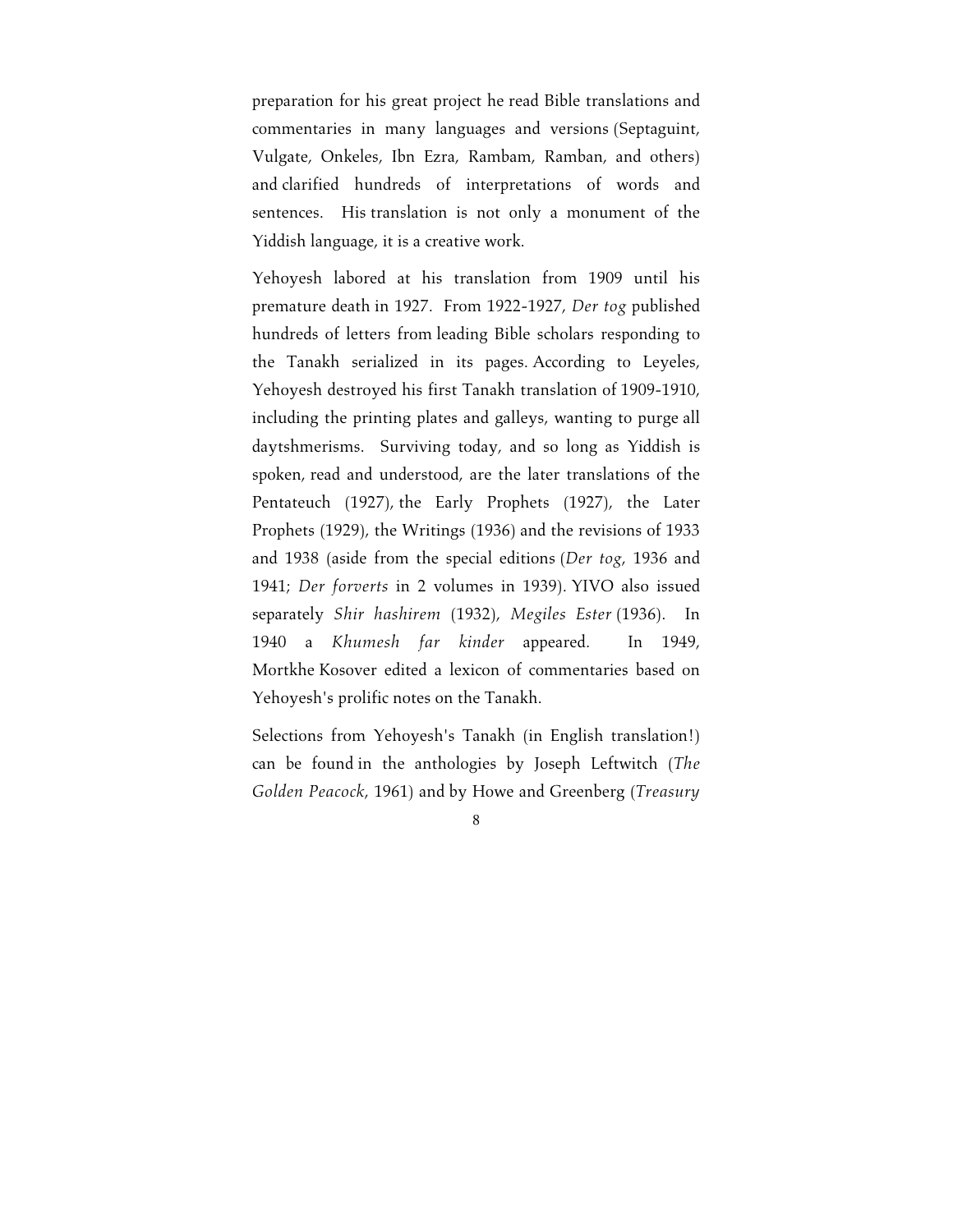*of Jewish Poetry*, 1957). Shmuel Niger praised Yehoyesh's translation and claimed its utility in the study of the Hebrew original. Yankev Glatshteyn credited Yehoyesh with rescuing and immortalizing thousands of forgotten Yiddish words. Until his death, Yehoyesh studied Syriac grammar to help him prepare a Bible translation he hoped would surpass his earlier efforts. A memorial book in 1935 listed over 50 translations of his poems in 10 languages. His yortsayt was celebrated in the ghettos of Warsaw, Lodz and Vilna.

We conclude with the poem, "Yehoyesh," written by Avrom Sutskever for a Yehoyesh commemoration in the Vilna Ghetto on April 6, 1943. "Yehoyesh" was published in New York in the April 1946 issue of *Yidishe kultur*, while Sutskever was still living in Moscow. It was also published in Sutskever's *Lider fun geto* (1946) and his *Poetishe verk* (Tel Aviv, 1963, vol. 1, pp. 296-297).

This sketch was adapted from a translation of the entry "Yehoyesh" by Khayem-Leyb Fuks in the *Leksikon fun der nayer yidisher literatur* (New York: Congress for Jewish Culture, 1961, vol. 6, cols. 233-244 ). Sol Liptzin's *The History of Yiddish Literature* and Charles Madison's *Yiddish Literature – Its Scope and Major Writers* were also consulted.

Itsik Goldenberg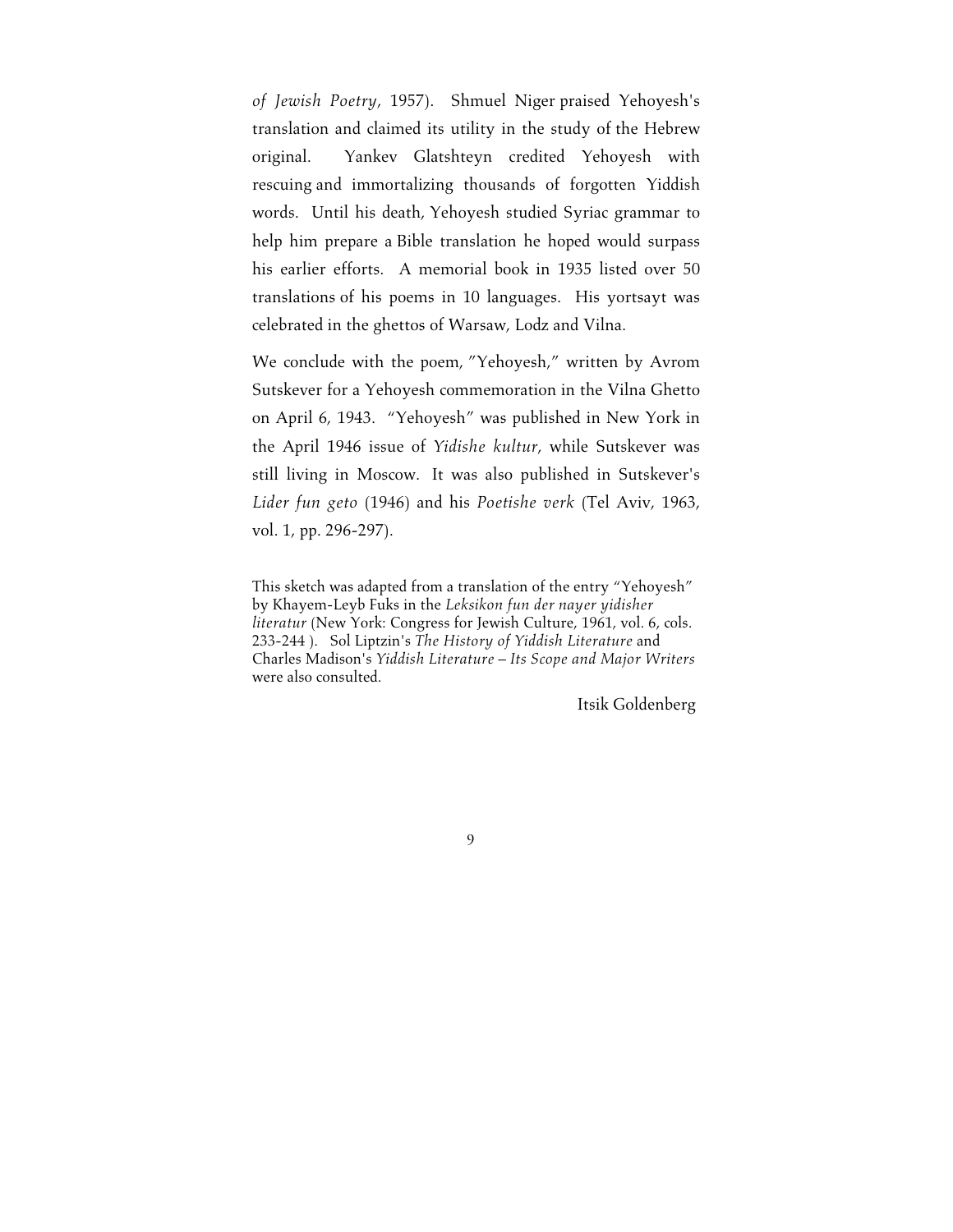נאָך אַ רגע,

װערטער שײדן זיך מיט זאַכן ערבֿ זײער סוף.

געפּלאַץ פֿון מאָרגנס.

געזעגעניש.

מיט יעדער בליק אַלץ נענטער.

אַנטקעגן קאָכט אַ קעסלגרוב

דאָס בינטל הײַ זער טראָגט זיך שטראָם אַראָפּ,

פֿאַרקלאַמערטע אין זײער לעצטער מידקײט.

גראָע טױבן אין אַ שטורעם,

און קינדער אין די װינקלען –

נשמות פֿון אַרױסגעהױכטע שעהען.

אין זײער טיף –

װי רעשטלעך פֿון אַ שיף...

און אױפֿן שטראָם – אַ בינטל קראַנקע הײַ זער

די ערד, – אַ בלינדער זשיפּענדיקער שטראָם, –

## יהואָש

אבֿרהם סוצקעװער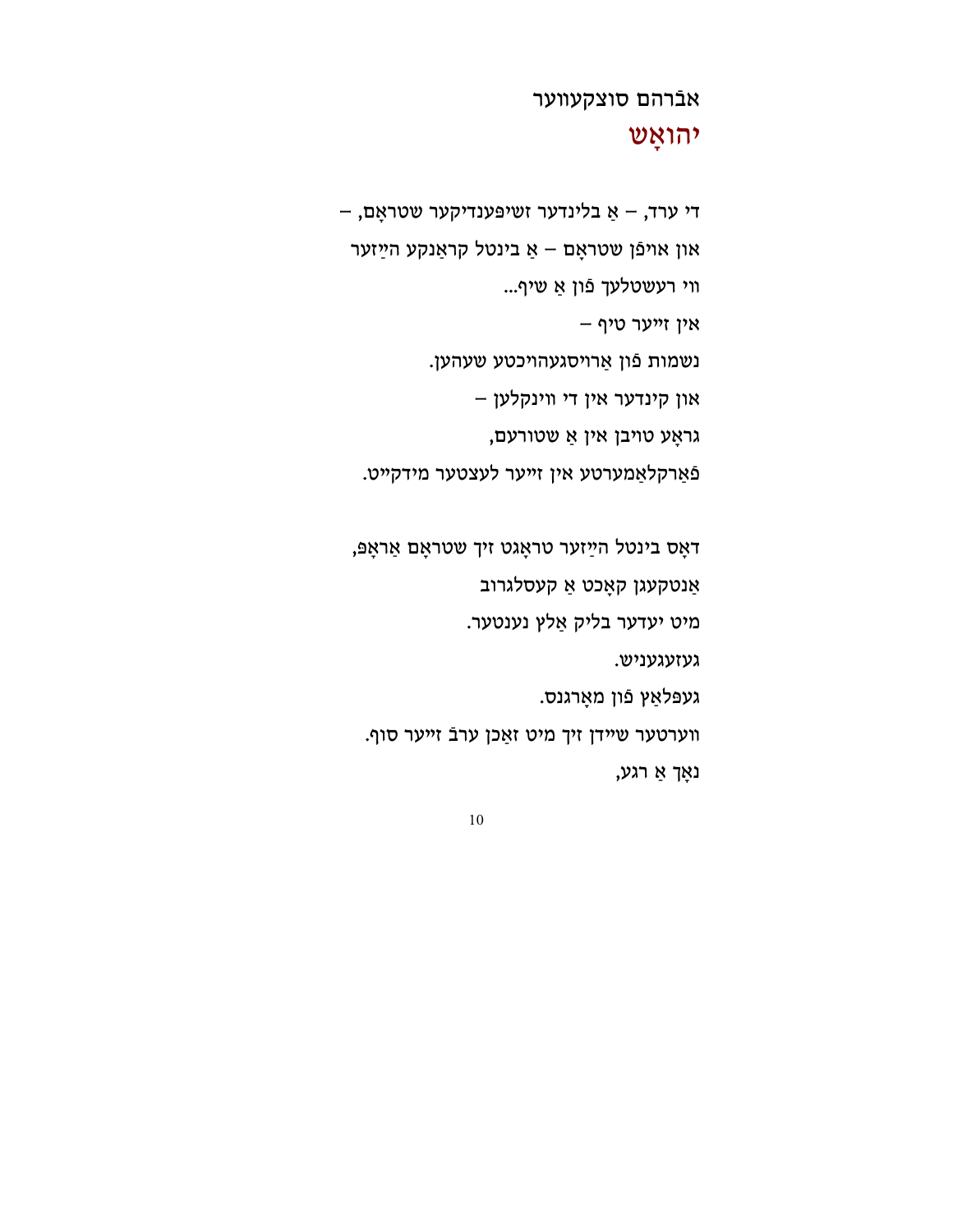סאַראַ מאַכטיק-אױסגעװאַכטער יום-טובֿ! סאַראַ ליכטיק-ריכטיקע דערקענטשאַפֿט! יעדער פֿון די גוססדיקע קינדער אין די װינקלען – איז איצט פֿאַרװאַנדלט אין אַ יונגן נבֿיא,

י ה ו אָ ש. און שױן פֿאַרגײט מיט קאַרשנבליטן דער פֿאַרשמאַכטער טרױער. קװאַלן בלאָ, מיט זונען אױף די דעקן, שנירלען זיך ַ פֿאַרבײ די נאַכטיק-פֿלאַטערדיקע שױבן און װאַרטן מע זאָל עפֿענען. און אַנשטאָט גרוב און קעלער – טורעמט צװישן צעדערן אַ טעמפּל מיט זײַ לן אױסגעקנאָטענע אױס דעם געבײן פֿון דורות –––

אַ נאָמען הײליק-אױסגעשמידט פֿון אַלטן גאָלד:

מיט אַ מאָל –

און

נאָך,